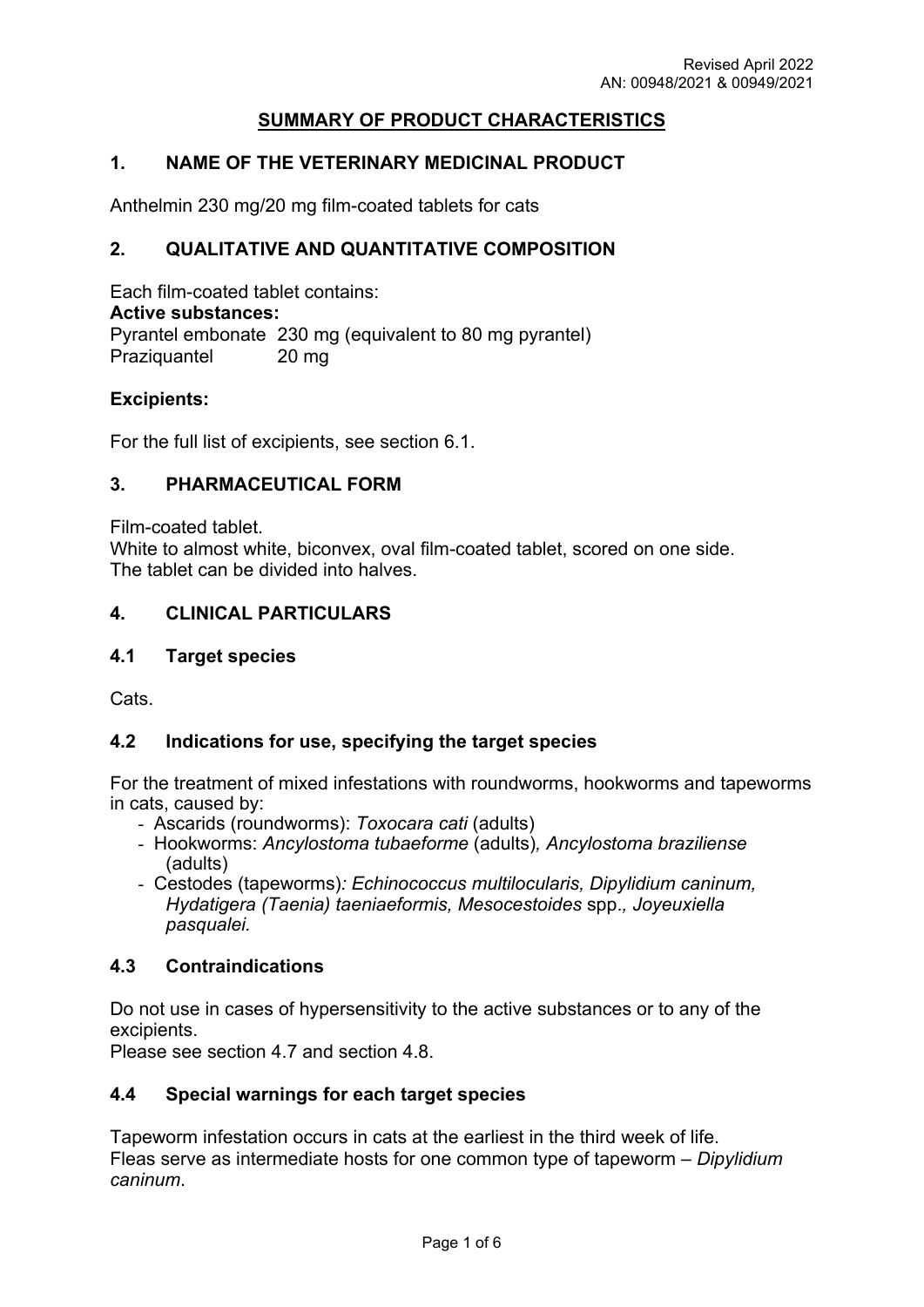Tapeworm infestation is certain to reoccur unless control of intermediate hosts such as fleas, mice, etc.is undertaken.

Care should be taken to avoid the following practices because they increase the risk of development of resistance and could ultimately result in ineffective therapy:

Too frequent and repeated use of anthelmintics from the same class, over an extended period of time.

Underdosing, this may be due to underestimation of body weight or misadministration

of the product.

# **4.5 Special precautions for use**

Special precautions for use in animals

Not applicable.

#### Special precautions to be taken by the person administering the veterinary medicinal product to animals

In case of accidental ingestion, seek medical advice and show the package leaflet to the physician.

In the interest of good hygiene, persons administering the tablets directly to the cat or by adding them to the cat's food, should wash their hands afterwards.

Unused part-tablets should be returned to the open blister pocket and kept in a safe place out of the sight and reach of children.

Other precautions

Echinococcosis represents a hazard for humans. As Echinococcosis is a notifiable disease to the World Organisation for Animal Health (OIE), specific guidelines on the treatment and follow-up, and on the safeguard of persons, need to be obtained from the relevant competent authority.

# **4.6 Adverse reactions (frequency and seriousness)**

Mild and transient digestive tract disorders such as hypersalivation and/or vomiting and mild and transient neurological disorders such as ataxia may occur in very rare cases.

The frequency of adverse reactions is defined using the following convention:

- very common (more than 1 in 10 animals treated displaying adverse reaction(s))

- common (more than 1 but less than 10 animals in 100 animals treated)

- uncommon (more than 1 but less than 10 animals in 1,000 animals treated)
- rare (more than 1 but less than 10 animals in 10,000 animals treated)

- very rare (less than 1 animal in 10,000 animals treated, including isolated reports).

## **4.7 Use during pregnancy, lactation or lay**

The safety of the veterinary medicinal product has not been established during pregnancy. The product should not be used during pregnancy but may be used during lactation.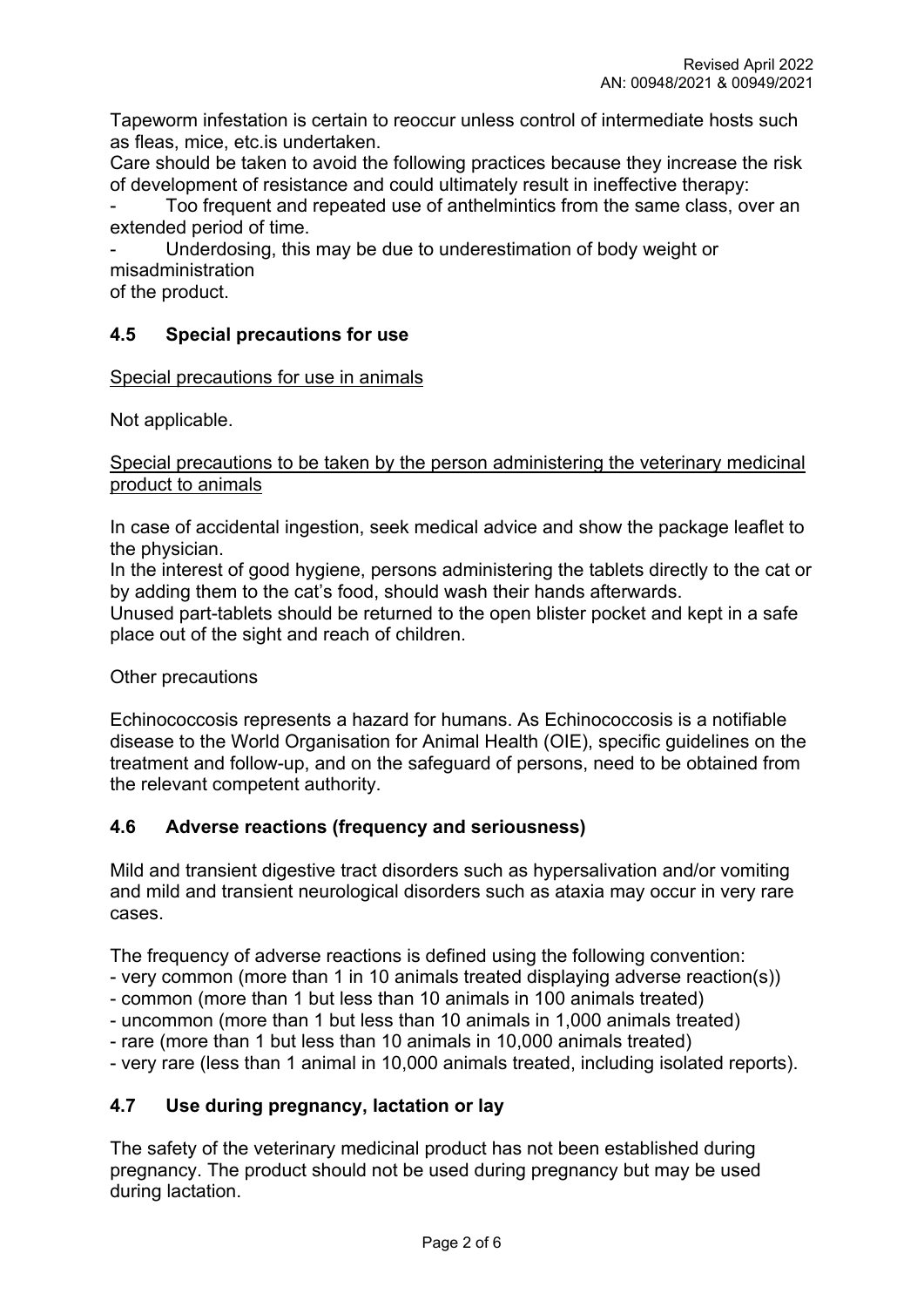## **4.8 Interaction with other medicinal products and other forms of interaction**

Do not use simultaneously with piperazine compounds, because the specific activities of piperazine (neuromuscular paralysis of the parasites) can inhibit the efficacy of pyrantel (spastic paralysis of the parasites).

## **4.9 Amounts to be administered and administration route**

Single oral administration.

To ensure administration of a correct dose, body weight should be determined as accurately as possible.

#### *Dosage:*

5 mg praziquantel and 20 mg pyrantel base (57.5 mg pyrantel embonate) per kg of body weight. This corresponds to 1 tablet per 4 kg of body weight.

| <b>Body weight</b>               | <b>Tablets</b> |  |
|----------------------------------|----------------|--|
| $1.0 - 2.0$ kg<br>$2.1 - 4.0$ kg | 1/2            |  |
| $ 4.1 - 6.0$ kg                  | 11/2           |  |
| $6.1 - 8.0$ kg                   | C              |  |

Kittens weighing less than 1 kg should not be treated with the product, because correct dosing of such cats may not be feasible.

#### *Route of administration*:

Oral use.

The tablets are to be given directly into the mouth but can be administered in a small amount of food, if necessary.

*Note*:

In ascarid infestation, especially in kittens, complete elimination cannot be expected, so a risk of infection for humans can persist. Repeat treatments should therefore be carried out with a suitable roundworm product at 14 day intervals until 2-3 weeks after weaning.

If signs of disease persist or appear, consult a veterinary surgeon.

#### **4.10 Overdose (symptoms, emergency procedures, antidotes), if necessary**

Symptoms of overdoses do not occur less than 5 times the recommended dose. The first expected sign of intoxication is vomiting.

#### **4.11 Withdrawal period(s)**

Not applicable.

#### **5. PHARMACOLOGICAL PROPERTIES**

Pharmacotherapeutic group: Anthelmintics, quinoline derivatives and related substances, praziquantel, combinations. ATCvet code: QP52AA51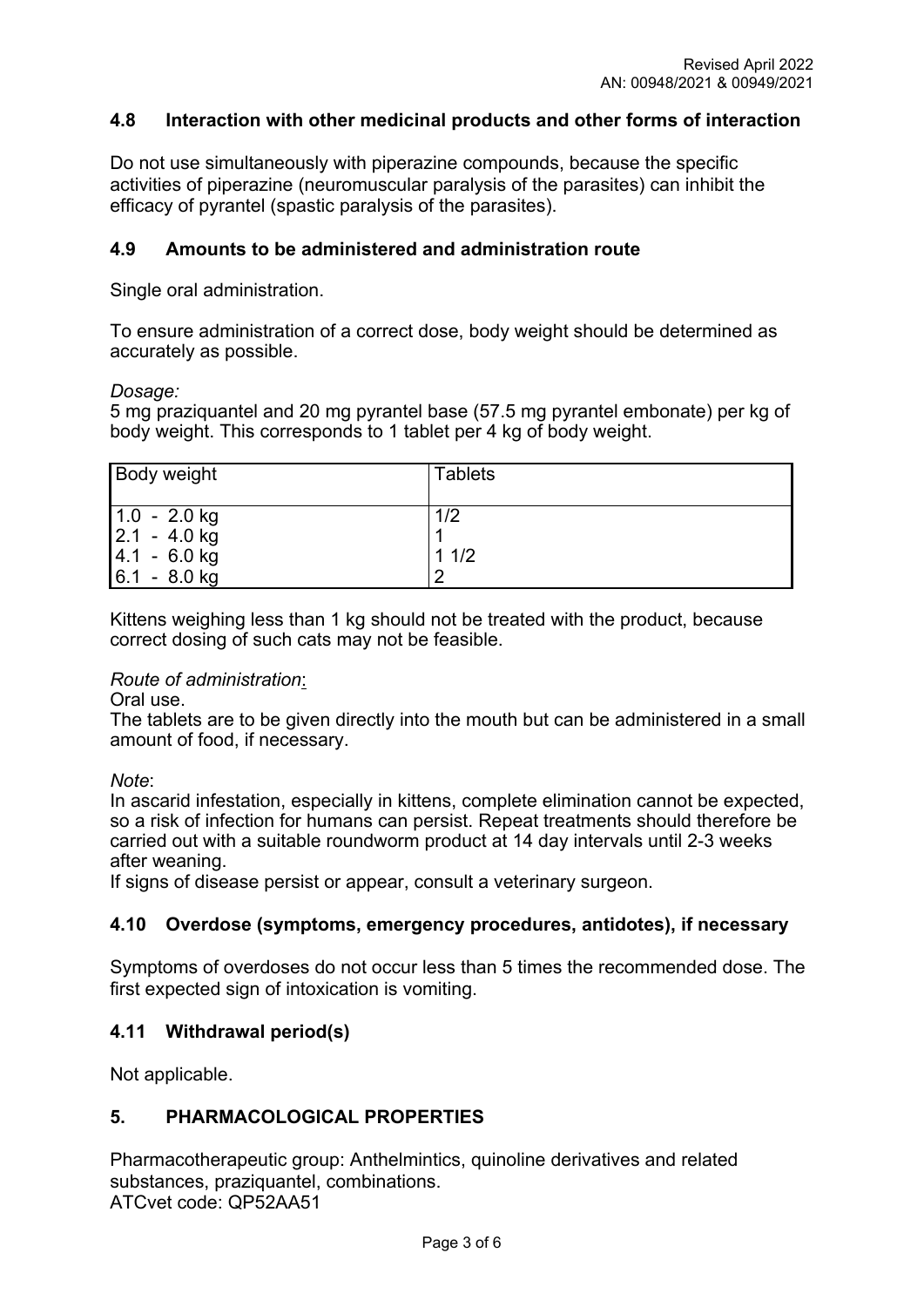## **5.1 Pharmacodynamic properties**

The product is a roundworm and tapeworm anthelmintic containing as active constituents the pyrazinoisoquinolinone derivative praziquantel and the tetrahydropyrimidine derivative pyrantel (as embonate salt).

In this fixed combination praziquantel serves as a tapeworm agent whose action spectrum covers cestode species in cats, in particular *Hydatigera (Taenia) taeniaeformis, Joyeuxiella pasqualei., Dipylidium caninum, Mesocestoides* spp. and *Echinococcus multilocularis*. Praziquantel acts against all stages of these parasites occurring in the cat intestine.

Pyrantel is the roundworm-specific component and has a good activity against nematodes occurring in cats, in particular *Toxocara cati,* and *Ancylostoma tubaeformae and Ancylostoma braziliense*. Pyrantel acts as a cholinergic agonist similarly to nicotine, and causes spastic paralysis of the nematodes by a depolarising neuromuscular blockade.

Praziquantel is absorbed very rapidly through the parasite's surface and is distributed evenly inside the parasite. Both in vitro and in vivo severe damage to the parasite integument sets in very quickly, resulting in contraction and paralysis of the parasites. The basis for the rapid onset of action is above all the praziquantel-induced change in the permeability of the parasite membrane to  $Ca^{++}$ , which leads to a dysregulation of the parasite metabolism.

## **5.2 Pharmacokinetic particulars**

Praziquantel is rapidly absorbed following oral administration. Maximum serum levels are achieved within 2 hours. Praziquantel is widely distributed and is rapidly metabolised in the liver. In addition to other metabolites, the main metabolite occurring in each case is the 4-hydroxycyclohexyl derivative of praziquantel. Praziquantel is completely eliminated within 48 hours in the form of its metabolites between 40 and 71 % in the urine and, in bile, between 13 and 30 % in the faeces.

The embonate salt of pyrantel is poorly absorbed from the gastrointestinal tract.

## **6. PHARMACEUTICAL PARTICULARS**

#### **6.1 List of excipients**

Maize starch Povidone K25 Cellulose, microcrystalline (E460) Silica, colloidal anhydrous Magnesium stearate (E572) Hypromellose Macrogol 4000 Titanium dioxide (E171)

## **6.2 Major incompatibilities**

Not applicable.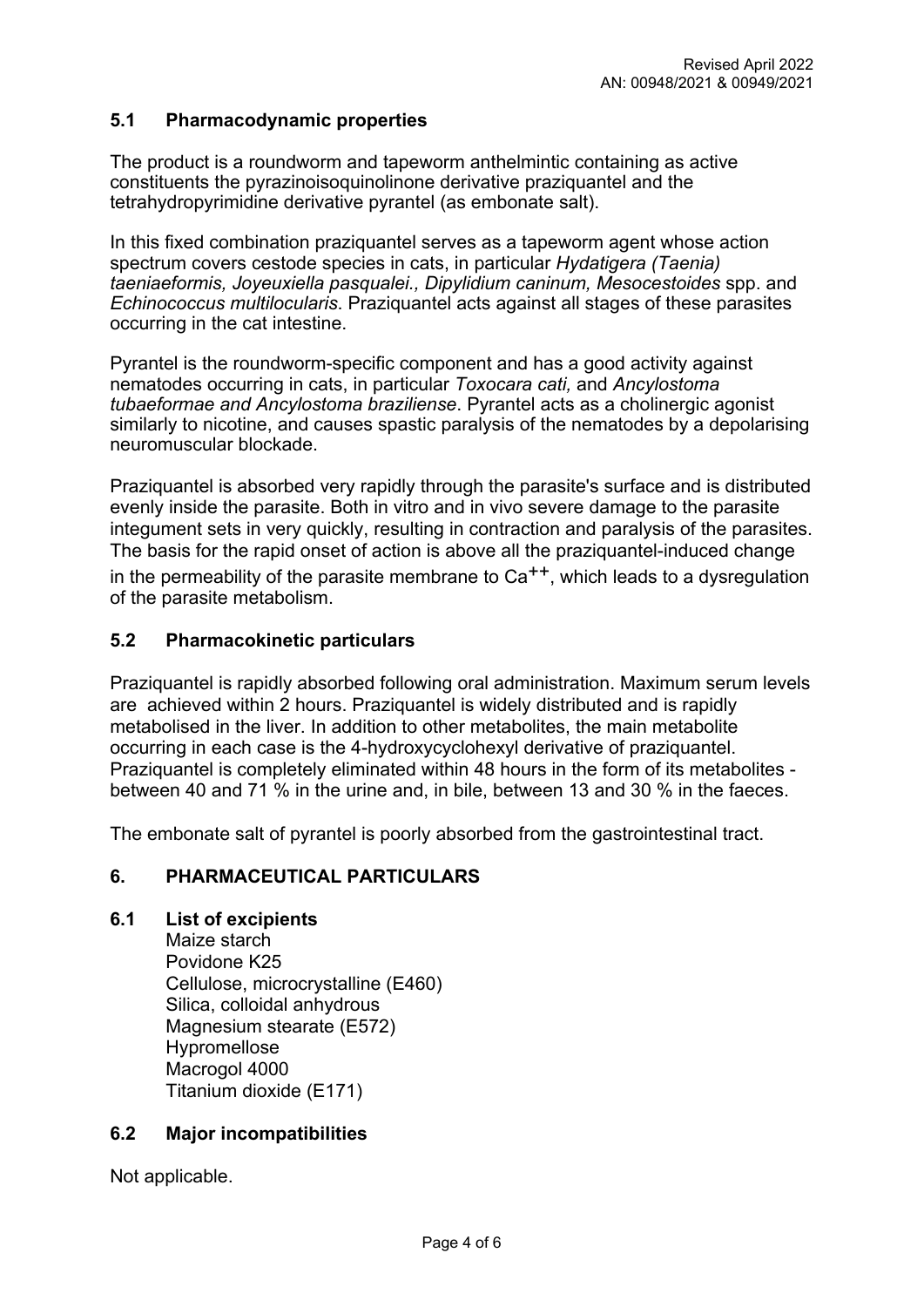# **6.3 Shelf life**

Shelf life of the veterinary medicinal product as packaged for sale: 3 years Shelf life of halved tablets after first opening the immediate packaging: 1 month.

## **6.4 Special precautions for storage**

Store unused parts of the halved tablets below 25°C. Each time an unused parttablet is stored until next use, it should be returned to the open blister pocket and kept in a safe place out of the sight and reach of children.

## **6.5 Nature and composition of immediate packaging**

Blister packs consisting of cold formed OPA/Aluminium/PVC foil and aluminium foil in a box.

Pack sizes: Box with 1 blister of 2 tablets. Box with 2 blisters of 2 tablets. Box with 1 blister of 10 tablets. Box with 3 blisters of 10 tablets. Box with 5 blisters of 10 tablets. Box with 10 blisters of 10 tablets. Not all pack sizes may be marketed.

## **6.6 Special precautions for the disposal of unused veterinary medicinal product or waste materials derived from the use of such products**

Any unused veterinary medicinal product or waste materials derived from such veterinary medicinal product should be disposed of in accordance with local requirements.

# **7. MARKETING AUTHORISATION HOLDER**

KRKA, d.d., Novo mesto Šmarješka cesta 6 8501 Novo mesto Slovenia

# **8. MARKETING AUTHORISATION NUMBER**

Vm 01656/4116

## **9. DATE OF FIRST AUTHORISATION**

3 April 2017